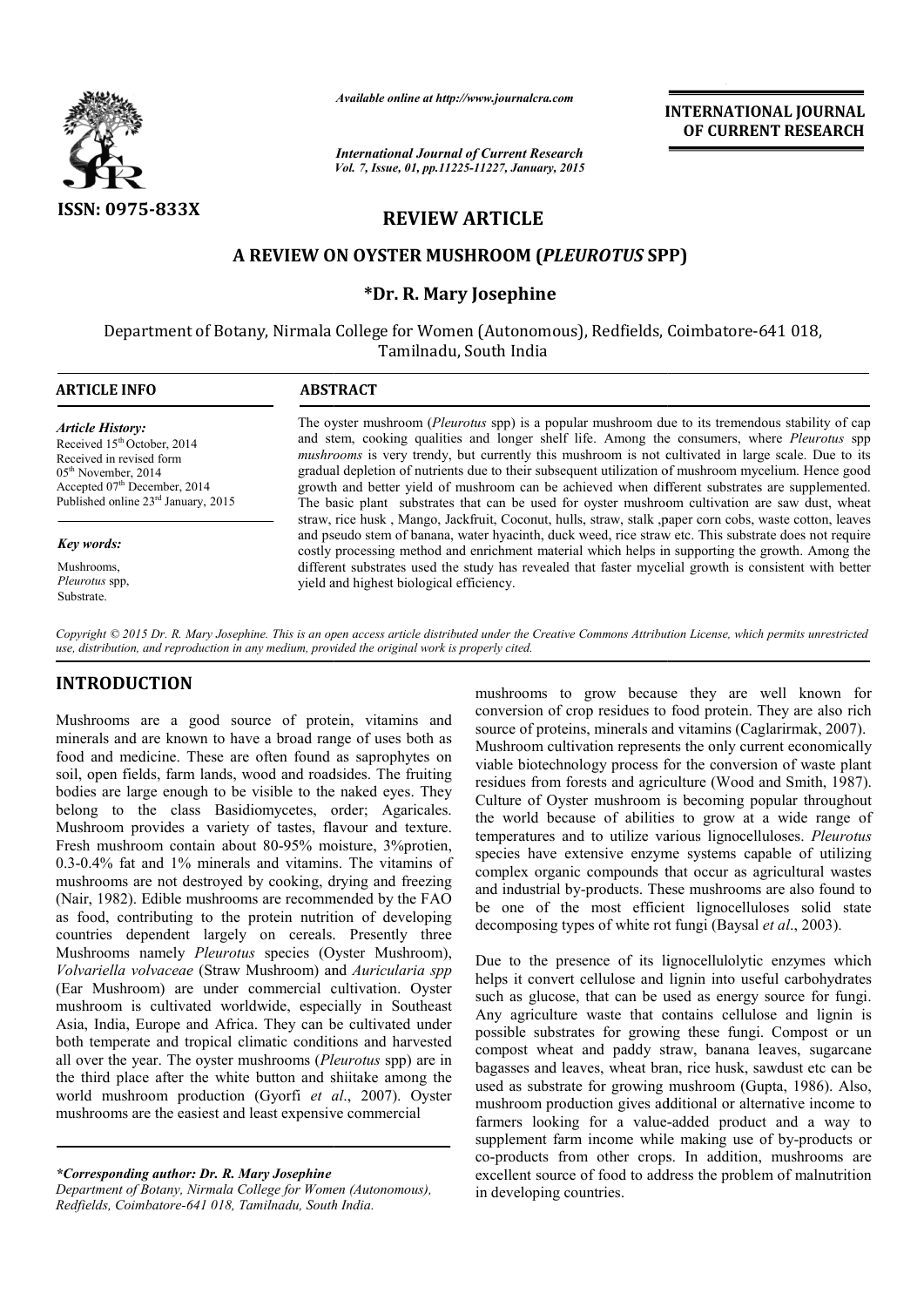Also, the demand of mushroom has been escalating due to changing consumer behaviour, development and market expansions in recent times. However, development of costefficient and alternate substrate to cultivate oyster mushroom without sacrificing mushroom quality is a major focus of many researchers and growers. Oyster mushroom can help in solving the problems of malnutrition and disease. The present study of review work has showed that different substrates are for their effective utilization by cultivation of oyster mushroom.

#### **Review of literature**

Mushrooms, a highly priced delicacy for more than two thousand years, are now consumed by many people. Mushroom cultivation is profitable agribusiness. Many agricultural and industrial wastes can be utilized as substrates for production of *Pleurotus* species (Zadrazil and Brunnert, 1981). Studies conducted by Tan (1981) revealed that cotton waste was the best substrate for the cultivation of Pleurotus ostreatus. Cereal bran rich in protein is usually added to the substrate in *P. ostreatus* cultivation to stimulate mycelia growth and increase the yield of mushroom (Kinugawa *et al*., 1994). Sawdust and sugarcane bagasse were the best substrates for growing of Oyster Mushroom than other agro-based substrates (Ahmed, 1998). Obodai *et al*. (2002) reported that sawdust substrate for mushroom production should undergo a period of composting to breakdown the cellulose and lignin components of the wood in order to release the essential materials for the establishment of mushroom mycelium. The ligno-cellulosic materials in sawdust are generally low in protein content and thus insufficient for the cultivation of mushrooms, and therefore require additional nitrogen, phosphate and potassium. Oei (2003) reported that substrate having high quality lignin and cellulose contents takes a longer time to start pinning and fruit body formation.

Baysal (2003) investigated paper waste supplemented with rice husk, chicken manure and peat for *Pleurotus ostreatus*  cultivation. Highest yield for fresh weight was recorded as 350.2 grams in the substrate containing 20% rice husk. The values of commercial cultivation of mushrooms, especially in a developing economy like Nigeria, is the availability of large quantities of several agro–industrial wastes which can serve as substrates for the cultivation of mushrooms. (Banjo *et al*., 2004) has been reported that mushrooms can grow on chopped cocoa pods, cotton waste, dried chopped maize straw, oil palm (fibre and bunch) wastes, tobacco straw, used tea leaves, rice straw, sugarcane bagasse, newsprint, old rags and sawdust Silva *et al*. (2005) reported that mycelium extension is related to bio availability of nitrogen when they found that eucalyptus residues supplemented with cereal bran supported fast growth. However, the low amount of available nitrogen (N) in the ligno-cellulosic substrate of wood components is often considered as a limitation to its use as mushroom substrate. *Pleurotus* species are popular and widely cultivated throughout the world mostly in Asia and Europe owing to their simple and low cost production technology and higher biological efficiency (Mane *et al.,* 2007). Moonmoon *et al.* (2010) studied king Oyster mushroom *Pleurotus eryngii* on saw dust and rice straw in Bangladesh and found that saw dust showed the highest biological efficiency (73.5%) than other strains.

He has also reported on saw dust, the yield and efficiency were better than those cultivated on rice straw, however, on straw; the mushroom fruiting bodies were larger in size. This study shows the prospects of *P. eryngii* cultivation in Bangladesh and suggests further study in controlled environment for higher yield and production. Stanley *et al*. 2011 has evaluated the effect of supplementing corn cob substrate with rice bran on yield of *Pleurotus pulmonarius* (Fr) Quel. Un-supplemented corn cob (0% supplementation) gave the best yield in terms of the mean diameter of pileus 5.50cm, mean fresh weight of fruiting bodies 53.2g, mean height of stipe 3.64cm and number of healthy fruiting bodies as 12. The least yield was recorded with 30% supplementation as follows: mean diameter 3.20cm, mean fresh weight of fruiting bodies 30.0g, mean height of stipe 1.65cm and number of healthy fruiting bodies as 5.in terms of quantity and quality, the un-supplemented substrate produced better edible mushrooms. Nasir Ahmad Khan (2002) has observed that *Pleurotus ostreatus* gave the maximum yield in the first flush followed by second and third flush. The maximum yield was obtained on Kikar sawdust 282.2gm followed by Mango sawdust 257.7gm, mixed sawdust 233gm, Simbal sawdust 216.5gm and Kail 200.5gm.Oyster mushroom showed relatively more yield on control treatment of cotton waste as compared to other substrates. The maximum biological efficiency was obtained in kikar sawdust which was 70.56 %. The lowest biological efficiency was obtained in kikar sawdust which was 50.12 %. Among all substrates, sawdust of Kikar proved the best substrates for the effective cultivation of Oyster mushroom.

#### **Conclusion**

According to this worldwide survey, different kinds of wastes have been proven to be useful for oyster mushroom growing. So, every grower producing oyster mushrooms can make their own best substrate choice from among all those genera or species. The substrates may be useful in the production of a valued protein rich food. Cultivation of oyster mushroom on various agricultural residues offers economic initiatives for agribusiness to examine these residues as valuable resources and use them to produce protein rich mushroom products. This has encouraged investigating the effect of substrate supplementation on sustained yield of edible mushrooms in various harvests with regards to commercial production. Many factors may be involved in the difference of nutritional composition of mushrooms cultivated in different substrates. We must not be at all surprised that the evaluation of all these kinds of different wastes leads us to a renewed appreciation for what is called a waste. Growing mushrooms gives so much satisfaction and produces so much food and income that further use of this practice can result in a great complete contentment of families and villages.

### **REFERENCES**

Ahmed, S. 1998. Performance of different substrates on the growth and yield of oystermushroom Pleurotus sajorcaju (Fr.) Sing. M.S. thesis, Department of Horticulture.Institute of postgraduate studies in Agriculture, Salna, Gazipur, Banglades.